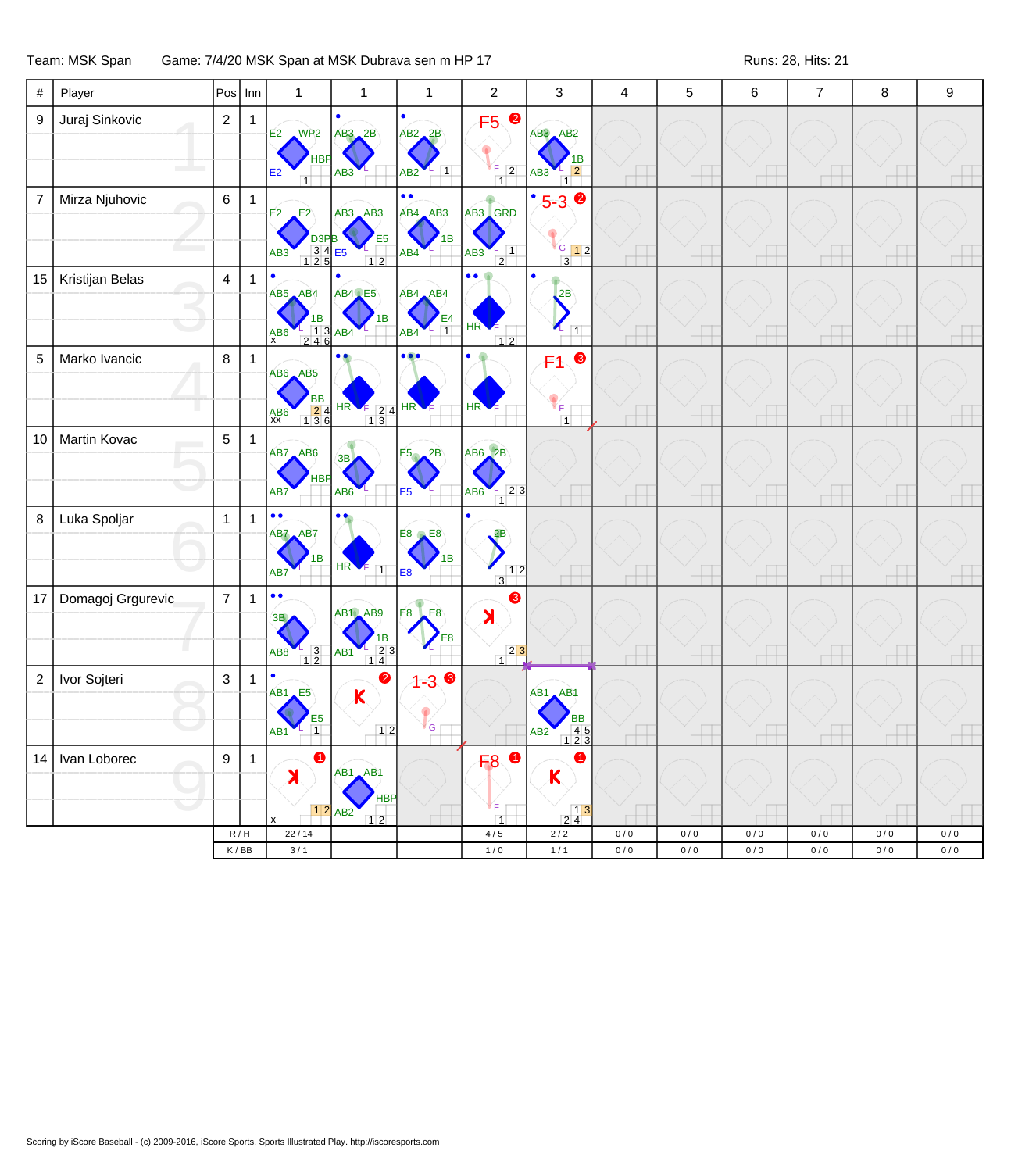## Team: MSK Dubrava Game: 7/4/20 MSK Span at MSK Dubrava sen m HP 17 Feam: MSK Dubras: 3, Hits: 1

| $\#$         | Player                       |                  | $Pos$ Inn                                                | $\mathbf{1}$                                                       | $\sqrt{2}$                                        | $\sqrt{3}$                                                                           | $\overline{\mathbf{4}}$ | 5                      | 6         | $\boldsymbol{7}$ | 8                  | $\boldsymbol{9}$   |
|--------------|------------------------------|------------------|----------------------------------------------------------|--------------------------------------------------------------------|---------------------------------------------------|--------------------------------------------------------------------------------------|-------------------------|------------------------|-----------|------------------|--------------------|--------------------|
|              | Antun Beris                  | $\mathbf{1}$     | $\mathbf{1}$                                             | $\bullet$                                                          |                                                   | $\bullet$                                                                            |                         |                        |           |                  |                    |                    |
| $\mathbf{u}$ | $\mathbf H$                  | 6                | $\ensuremath{\mathsf{3}}$                                |                                                                    |                                                   | E <sub>6</sub><br>2B                                                                 |                         |                        |           |                  |                    |                    |
|              |                              |                  |                                                          | DRTO<br>12<br>3                                                    |                                                   | $\begin{array}{r} 2 \overline{)34} \\ \overline{)125} \end{array}$<br>E <sub>6</sub> |                         |                        | J.        |                  |                    |                    |
|              | Tomislav Trgovec             | $\bf 8$          | $\mathbf{1}$                                             |                                                                    |                                                   |                                                                                      |                         |                        |           |                  |                    |                    |
|              |                              |                  |                                                          |                                                                    |                                                   | WP4_E6                                                                               |                         |                        |           |                  |                    |                    |
|              |                              |                  |                                                          | BB<br>$\begin{array}{ c c c c c }\n\hline\n1 & 2 & 3\n\end{array}$ |                                                   | E <sub>6</sub><br>AB4                                                                |                         |                        |           |                  |                    |                    |
|              | Stjepan Tolj                 | $\overline{2}$   | $\mathbf{1}$                                             | $\bullet$                                                          |                                                   |                                                                                      |                         |                        |           |                  |                    |                    |
|              |                              |                  |                                                          | $\mathsf{K}$                                                       |                                                   |                                                                                      |                         |                        |           |                  |                    |                    |
|              |                              |                  |                                                          | $\begin{array}{c c} & 1 & 2 \\ 3 & 5 & \end{array}$                |                                                   | $\begin{array}{r} \n\text{BB} \\ 12 \\ 346\n\end{array}$                             | щ                       | H                      | Щ.        | L                |                    |                    |
|              | Miroslav Zobaj               | $\,6$            | $\mathbf{1}$                                             | $\mathsf{xx}$<br>❸                                                 |                                                   | $\pmb{\mathsf{x}}$<br><b>SF9<sup>0</sup></b>                                         |                         |                        |           |                  |                    |                    |
| $\mathbf{H}$ | $\mathbf{H}$                 | $\mathbf{1}$     | $\mathsf 3$                                              |                                                                    |                                                   |                                                                                      |                         |                        |           |                  |                    |                    |
|              |                              |                  |                                                          | DRTO<br>23                                                         |                                                   | F<br>$\boxed{1}$                                                                     |                         |                        | J.        | L                |                    |                    |
|              | Leopold Stojanovic           | $\overline{5}$   | $\mathbf{1}$                                             | $\overline{1}$<br>XX                                               | $\bullet$                                         | $\bullet$                                                                            |                         |                        |           |                  |                    |                    |
|              |                              |                  |                                                          |                                                                    | $\blacktriangleright$                             |                                                                                      |                         |                        |           |                  |                    |                    |
|              |                              |                  |                                                          |                                                                    |                                                   | <b>DRTO</b><br>12                                                                    |                         |                        |           |                  |                    |                    |
|              |                              |                  |                                                          |                                                                    | $\begin{array}{c} 3 \ 4 \\ 1 \ 2 \end{array}$     |                                                                                      |                         | ц                      | щ         | L                |                    |                    |
| $\mathbf{H}$ | Marko Pacalat<br>$\mathbf H$ | $\overline{7}$   | $\mathbf{1}$                                             |                                                                    | $\bullet$<br>K                                    |                                                                                      |                         |                        |           |                  |                    |                    |
|              |                              | 9                | $\sqrt{2}$                                               |                                                                    |                                                   |                                                                                      |                         |                        |           |                  |                    |                    |
|              |                              |                  |                                                          |                                                                    | 12                                                |                                                                                      |                         |                        | J.        | J.               |                    |                    |
|              | Filip Ratajc                 | $\blacksquare$   | $\mathbf{1}$                                             |                                                                    | $3 - 4$                                           |                                                                                      |                         |                        |           |                  |                    |                    |
|              |                              |                  |                                                          |                                                                    |                                                   |                                                                                      |                         |                        |           |                  |                    |                    |
|              |                              |                  |                                                          |                                                                    | $\frac{6}{2}$ $\frac{1}{3}$<br>$\pmb{\mathsf{x}}$ |                                                                                      |                         | H                      | 4         | ł                |                    |                    |
|              | Fran Lerga                   | 3                | $\mathbf{1}$                                             |                                                                    |                                                   | AB1 WP9                                                                              |                         |                        |           |                  |                    |                    |
|              |                              |                  |                                                          |                                                                    |                                                   | <b>BB</b>                                                                            |                         |                        |           |                  |                    |                    |
|              |                              |                  |                                                          |                                                                    |                                                   | $\overline{3}$<br>AB <sub>1</sub><br><u>124</u>                                      |                         |                        |           |                  |                    |                    |
|              | Michael Modric               | $\boldsymbol{9}$ | $\mathbf{1}$                                             |                                                                    |                                                   | $\bullet$                                                                            |                         |                        |           |                  |                    |                    |
|              | Nikola Andrejevic            | ÷,               | $\ensuremath{\mathsf{3}}$                                |                                                                    |                                                   | X                                                                                    |                         |                        |           |                  |                    |                    |
|              |                              |                  |                                                          |                                                                    |                                                   | $\begin{array}{ c c }\n\hline\n2 & 7 & 8 \\ \hline\n\end{array}$<br><b>xxx</b>       |                         |                        |           |                  |                    |                    |
|              |                              |                  | $\mathsf R\,/\,\mathsf H$<br>$\mathsf K\,/\,\mathsf{BB}$ | $0/0$                                                              | $0/0$<br>$2\,/\,0$                                | 3/1<br>$2\,/\,2$                                                                     | $0/0$<br>$0/0$          | $0\,/\,0$<br>$0\,/\,0$ | $0\,/\,0$ | $0/0$<br>0/0     | $0/0$<br>$0\,/\,0$ | $0/0$<br>$0\,/\,0$ |